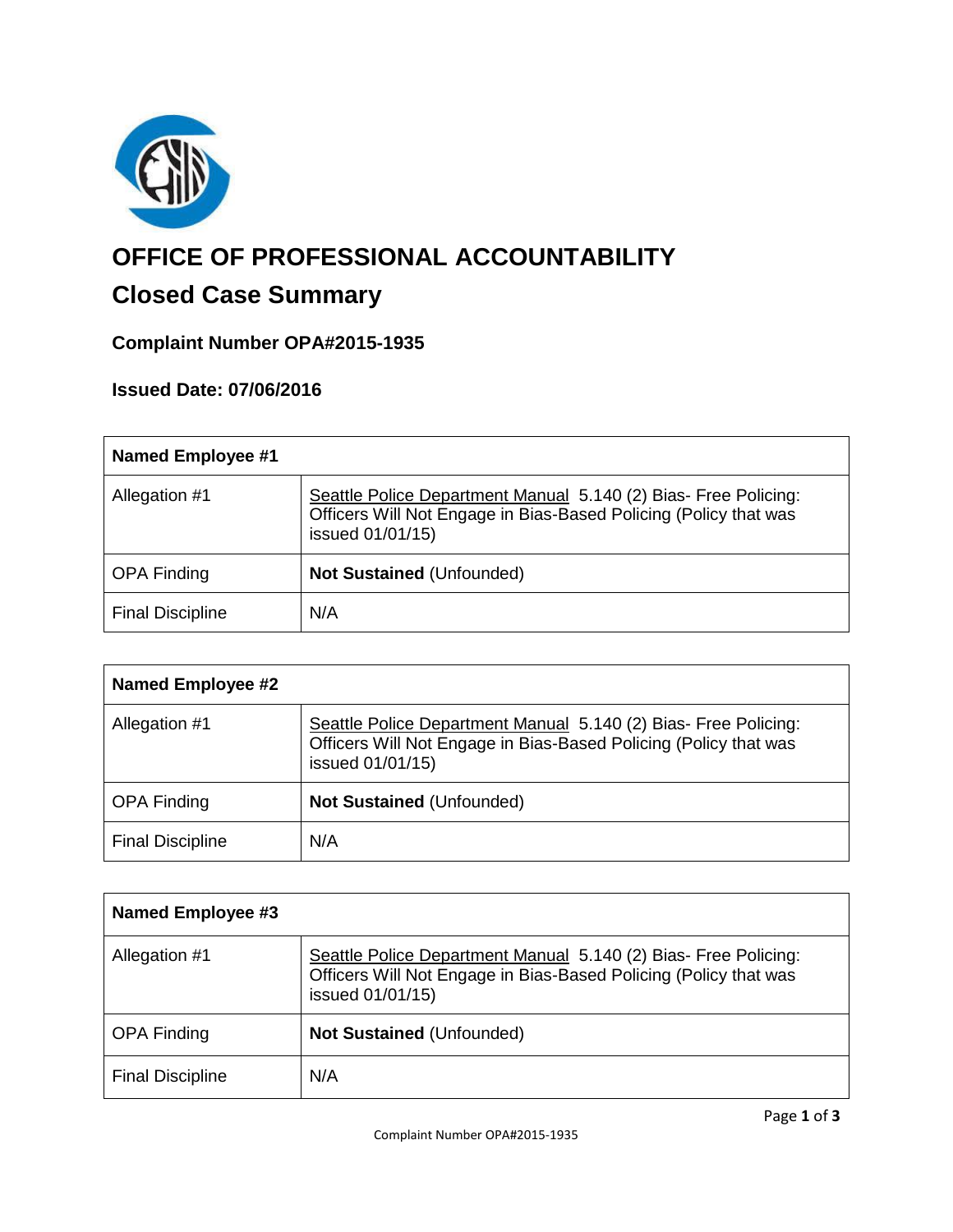#### **INCIDENT SYNOPSIS**

The Named Employees were dispatched to a report of a domestic violence (DV) disturbance.

#### **COMPLAINT**

The complainant alleged that he was arrested by the Named Employees because of his race and religion.

#### **INVESTIGATION**

The OPA investigation included the following actions:

- 1. Interview of the complainant
- 2. Interview of the complainant
- 3. Review of In-Car Video (ICV)
- 4. Search for and review of all relevant records and other evidence
- 5. Interviews of SPD employees

#### **ANALYSIS AND CONCLUSION**

The complainant alleged Named Employee #1 and two other SPD officers (Named Employee #2 and Named Employee #3) arrested him based on bias against the complainant's race and religious beliefs. "You are arresting me because I am brown and Muslim," the complainant told Named Employee #1 as he was being placed under arrest. The officers were dispatched to a 911 call reporting a domestic disturbance at the complainant's house. The CAD information for the call, visible to the officers when they were dispatched and responding, stated, "Male & female arguing, sounds like someone being thrown against the wall, no weapon heard." The complainant also pointed out that the caller to 911 made a comment to the call-taker about "their cultural thing" in referring to the disturbance the caller was hearing downstairs. There is no evidence any of the three officers were aware of this remark or influenced by it in any way. At the request of the caller, the officers did not make contact with her, other than to ring her bell so she could give them access through the apartment building's security door. Upon arrival, the officers made contact with the complainant at the residence. Named Employee #1 stayed inside the apartment with his cover officer (Named Employee #2) and the complainant. At the same time, Named Employee #3 went outside with the complainant's wife to interview her. The wife had a visible injury to her face and told Named Employee #3 that the complainant had struck her. The complainant told Named Employee #1 that there had been no physical violence, only a verbal argument. All three officers observed articles of clothing and other items strewn about inside the residence as indicators there had been some sort of disturbance. Based on this evidence, Named Employee #3 made the decision to arrest the complainant for Domestic Violence Assault. Given the requirement under RCW §10.31.100(2.c) that a police officer make an arrest when there is probable cause to believe a domestic violence assault has occurred in the past four hours, Named Employee #3 had no choice, based on the totality of the